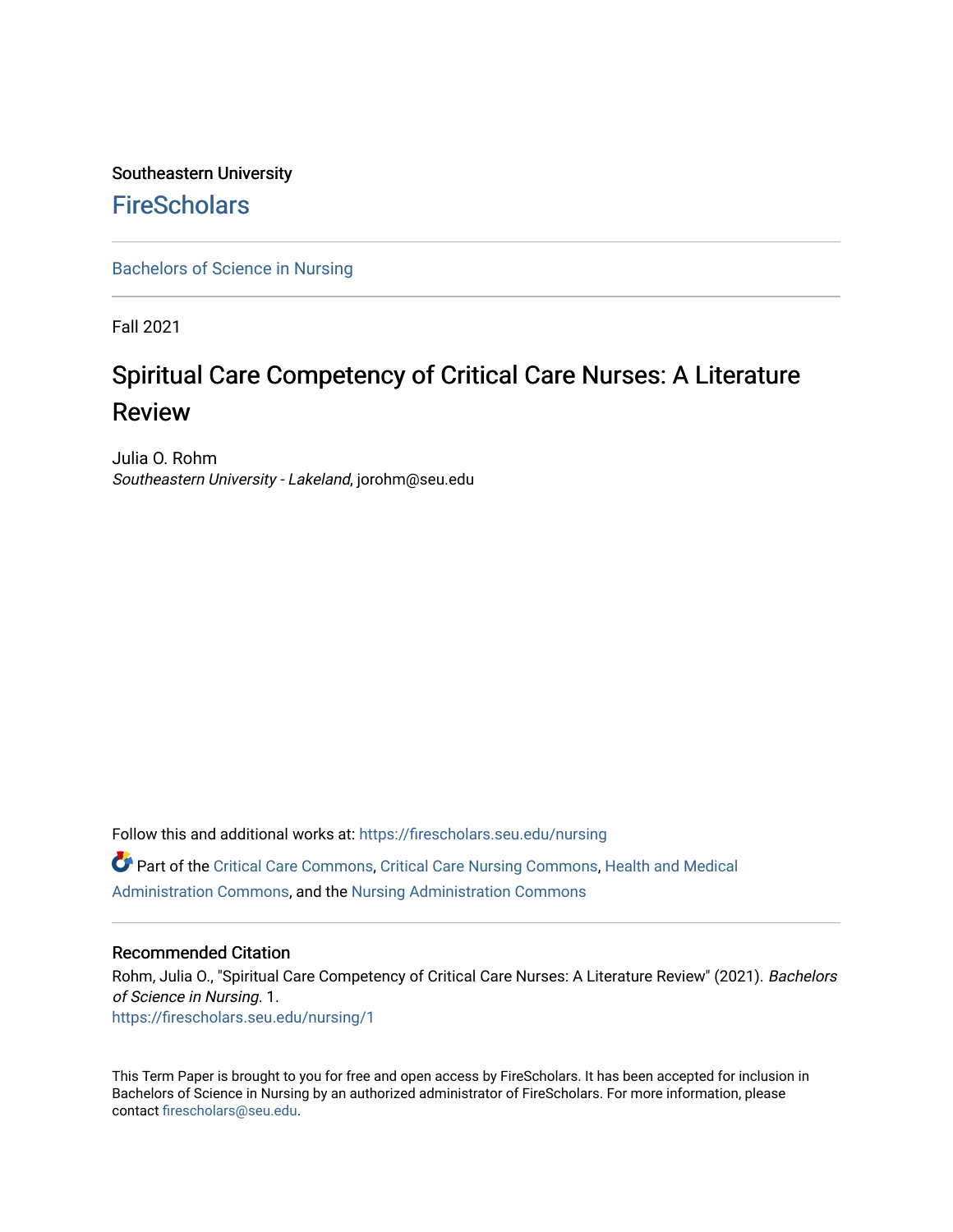### **Spiritual Care Competency of Critical Care Nurses: A Literature Review**

Julia O. Rohm

Southeastern University, Department of Nursing

NURS 3153 Research and Evidenced-Based Practice

Dr. Laurie Pomella

August 22, 2021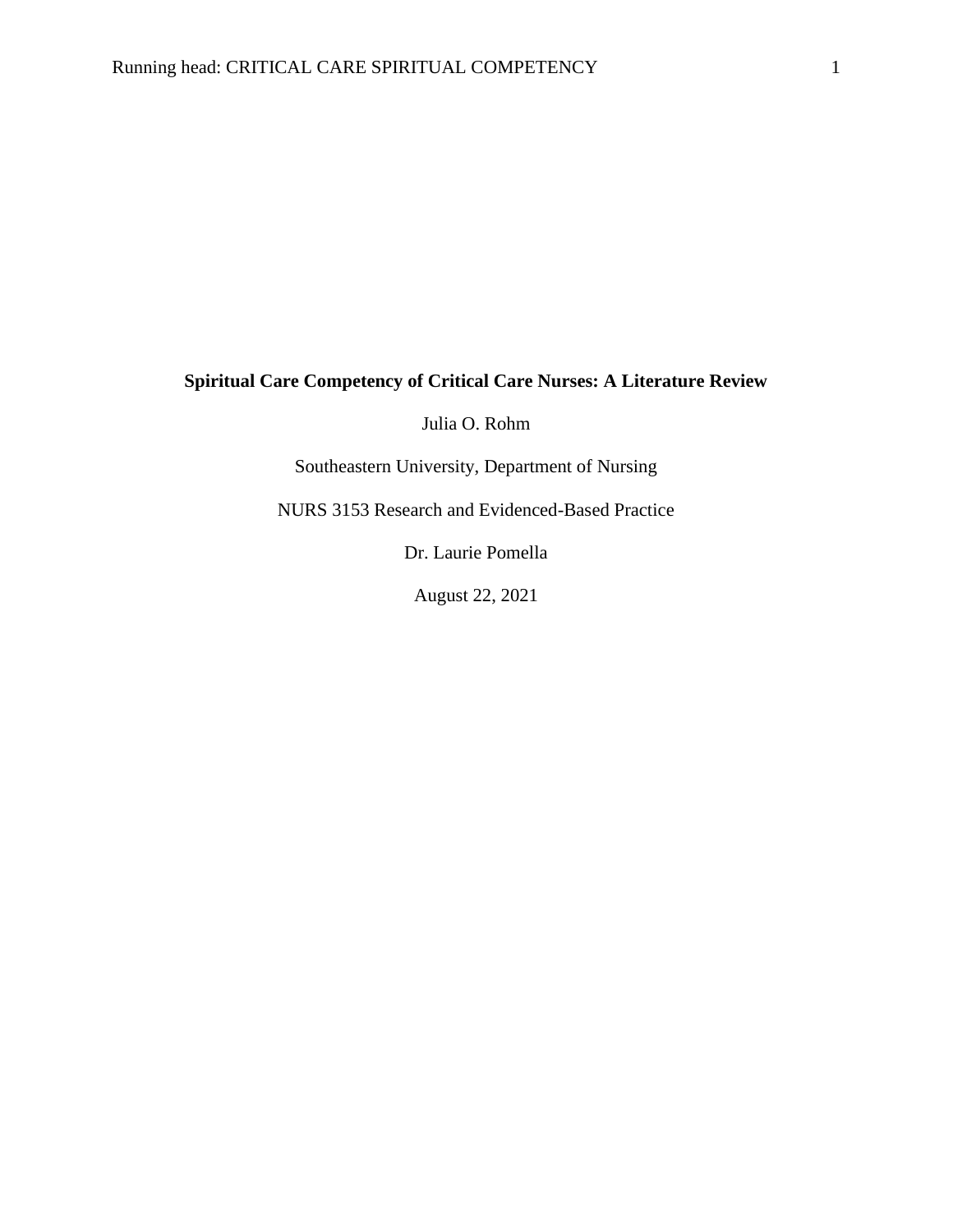#### **Spiritual Care Competency of Critical Care Nurses: A Literature Review**

While caring for their patients, nurses often encounter spiritual needs. In a study with 241 hospice, palliative care, and holistic nurses, "all respondents (100%) indicated they had encountered a patient with spiritual needs throughout their nursing clinical practice" (Lukovsky et al., 2021, p. 32). Despite the prevalence of spiritual needs, many nurses feel unable to confront spiritual issues among their patients. According to a survey conducted among 4054 nurses from the UK, "almost 93% of the nurses surveyed believed spiritual care should be addressed, yet only 5.3% felt always able to meet the spiritual need of patients on a regular basis" (Lukovsky et al., 2021, p. 35). Spiritual care, as discussed in this literature review, "is the recognition and support of the religion and/or spirituality dimensions of illness" (Lukovsky et al., 2021, p. 28). While it is important for all nurses to be competent in holistic care, it is especially vital for critical care nurses. Research shows "that patients in critical-care units indicate spiritual needs more frequently than do patients in other hospital units" (Ruth-Sahd et al., 2018, p. 18). According to the American Association of Critical Care Nurses, meeting patients' spiritual needs is an essential part in promoting healing (Ruth-Sahd et al., 2018). Consequently, it is paramount that critical care nurses are equipped with the proper resources to address these concerns.

#### **Clinical Problem**

Many nurses do not feel competent to provide spiritual care. In a survey conducted among 391 nurses pursing post-licensure degrees, 74.3% of the group felt unprepared to provide spiritual care (Green et al., 2019). Providing spiritual support is especially important in intensive care units (ICUs). Due to the nature of ICUs and their higher occurrence of mortality, it is critical that nurses feel prepared to provide spiritual support when needed.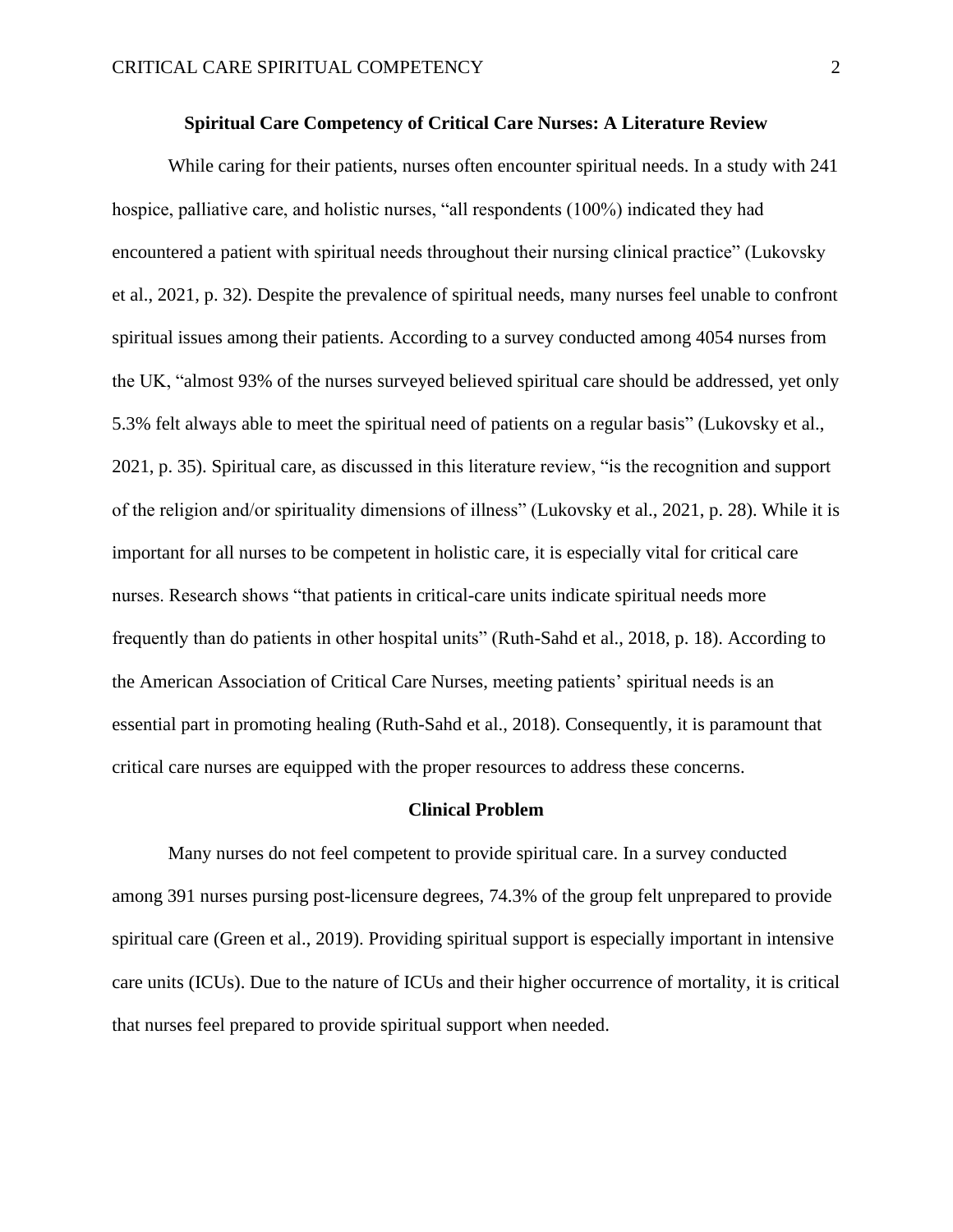Training nurses to utilize simple spiritual assessment tools could be highly effective in increasing critical care nurses' confidence in performing spiritual care. According to Harrad et al. (2019), nurses "who had received training in spiritual assessment were more likely to be comfortable with such assessments as were those who felt that they had been adequately prepared for this aspect of their role" (p. 51). The PC-7 assessment is a new tool utilized by chaplains in palliative care settings which "can describe and quantify the key spiritual concerns of palliative care patients" (Fitchett et al., 2020, p. 248). By utilizing the PC-7 assessment tool as a guide, will critical care nurses feel more confident in identifying and addressing their patient's spiritual needs? The following research seeks to answer this question.

#### **PICO Question**

Following the Population, Intervention, Comparison, Outcome (PICO) formatting, the following question is posed. In critical care nurses, does utilizing the PC-7 assessment tool in spiritual assessments, compared to an admission questionnaire regarding religion/spirituality alone, increase their self-reported spiritual care competency level? Does the literature support or refute this question?

#### **Search Terms**

The following databases were used to conduct research on this topic: Ovid, EBSCOhost, NCBI, and Google Scholar. Search terms included spiritual care competency, critical care nurses, PC-7, admission, and spirituality. The filter applied to the database searches was years 2017 through 2021. The Individual Evidence Summary can be referenced in Appendix A. Additionally, the Overall Evidence Summation can be found in Appendix B.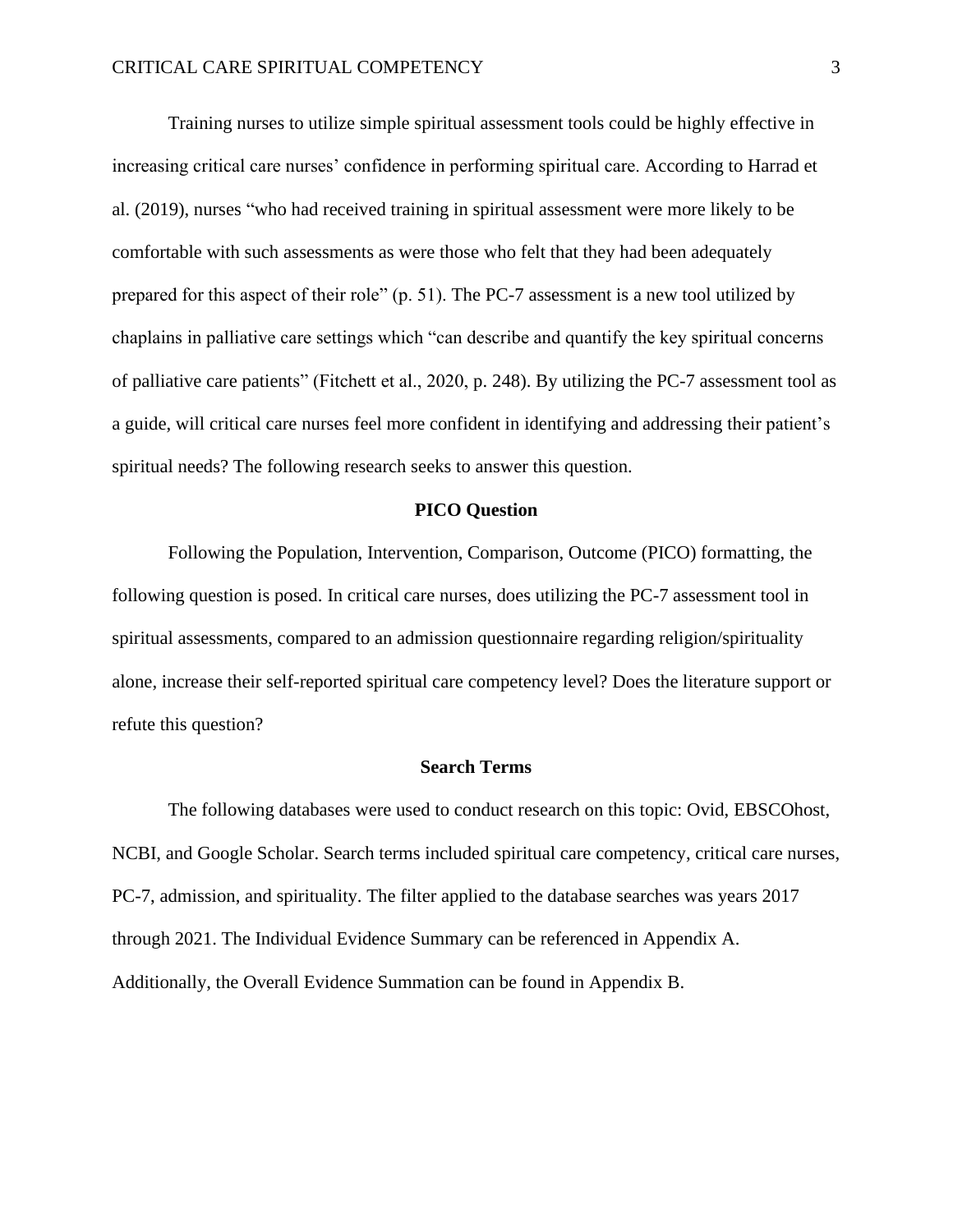#### **Literature Review**

Spiritual health is important to ICU patients. In a study among 144 ICU patients and family members, "a majority (85%) noted that spirituality was "important to them" and that prevalence remained high across respondent age, race, faith tradition, or admitting ICU" (Aslakson et al., 2017, p. 650). Therefore, critical care nurses should attend to their patients' spiritual needs. However, the spiritual needs of patients are often neglected (Harrad et al., 2019; Ruth-Sahd et al., 2018). Many factors contribute to this, including lack of time, fear of patient reaction, cultural and religious differences, confusion about role in spiritual care and assessment, confusion over spiritual distress, and lack of preparedness and skill (Green et al., 2019; Harrad et al., 2019).

Although many nurses feel unprepared to provide spiritual care, the Joint Commission (2021) states that addressing spiritual needs is important and provides a list of beneficial questions to ask patients. However, there is no nationally mandated set of questions nurses are required to incorporate in spiritual assessments (The Joint Commission, 2021). Current standards for spiritual assessment in the ICU only require documentation of the patient's religion and asking them if they would like visitation from the chaplain (Aslakson et al., 2017). In addition to this, Fitchett et al. (2020) note that there are three problems apparent in current spiritual assessments: they are designed for general use, narrative style assessments lack quantifiable results, and there is a lack of standardization among spiritual assessment models. To address these issues, several chaplains developed the PC-7, "an evidence-based model for spiritual assessment in palliative care that addresses these recommendations and other limitations of current approaches to spiritual assessment, such as their one-size-fits-all approach and narrative method" (Fitchett et al., 2020, p. 252). The PC-7 addresses seven themes prevalent among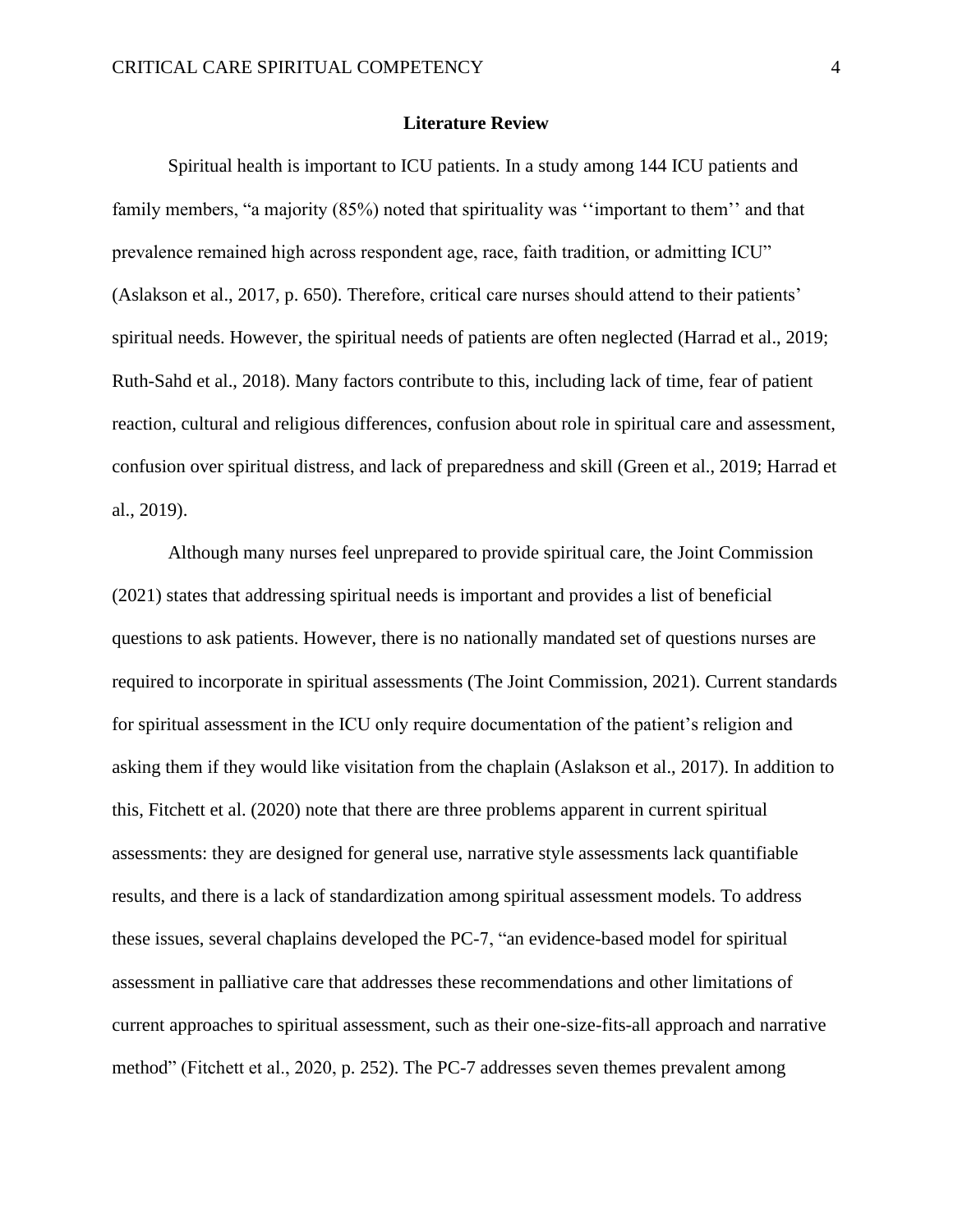#### CRITICAL CARE SPIRITUAL COMPETENCY 5

patients facing end-of-life situations, including "need for meaning in the face of suffering; need for integrity, a legacy; concerns about relationships; concern or fear about dying or death; issues related to treatment decision making; R/S struggle; and other concerns" (Fitchett et al., 2020, p. 248). Due to the greater desire for spiritual support among ICU patients (Ruth-Sahd et al., 2018), utilizing this more specialized assessment tool may better identify their spiritual needs.

In addition to the use of the PC-7 in ICU settings, critical care nurses may benefit from further education in spiritual care. Research shows that hospice, palliative care, and holistic nurses are better equipped to assist patients in spiritual distress (Lukovsky et al., 2021). In a study with hospice, palliative care, and holistic nurses, about 65% felt they were able to meet their patients' spiritual needs in their daily practice and about 62% received additional education in spiritual care as registered nurses (Lukovsky et al., 2021). Conversely, in a large study among ward-based nurses, "only 5.3% felt always able to meet the spiritual need of patients on a regular basis" (Lukovsky et al., 2021, p. 35). Research conducted by Harrad et al. (2019) consistently shows that nurses who receive training in spiritual care feel more confident and are more willing to provide spiritual care. For example, Harrad et al. (2019) found that age, gender, and personal religiosity did not affect their willingness to provide spiritual care but that training in spiritual care increased nurses' willingness to provide spiritual support. Based off of this research, spiritual care training for critical care nurses may increase their overall competency in providing spiritual care.

Another resource critical care nurses can turn to for assistance in spiritual care is the hospital chaplain. However, there is currently a lack of communication between nurses and hospital chaplains regarding patient spiritual care in ICUs (Aslakson et al., 2017). In study with 144 ICU patients and family members, only about half had an electronic medical record (EMR)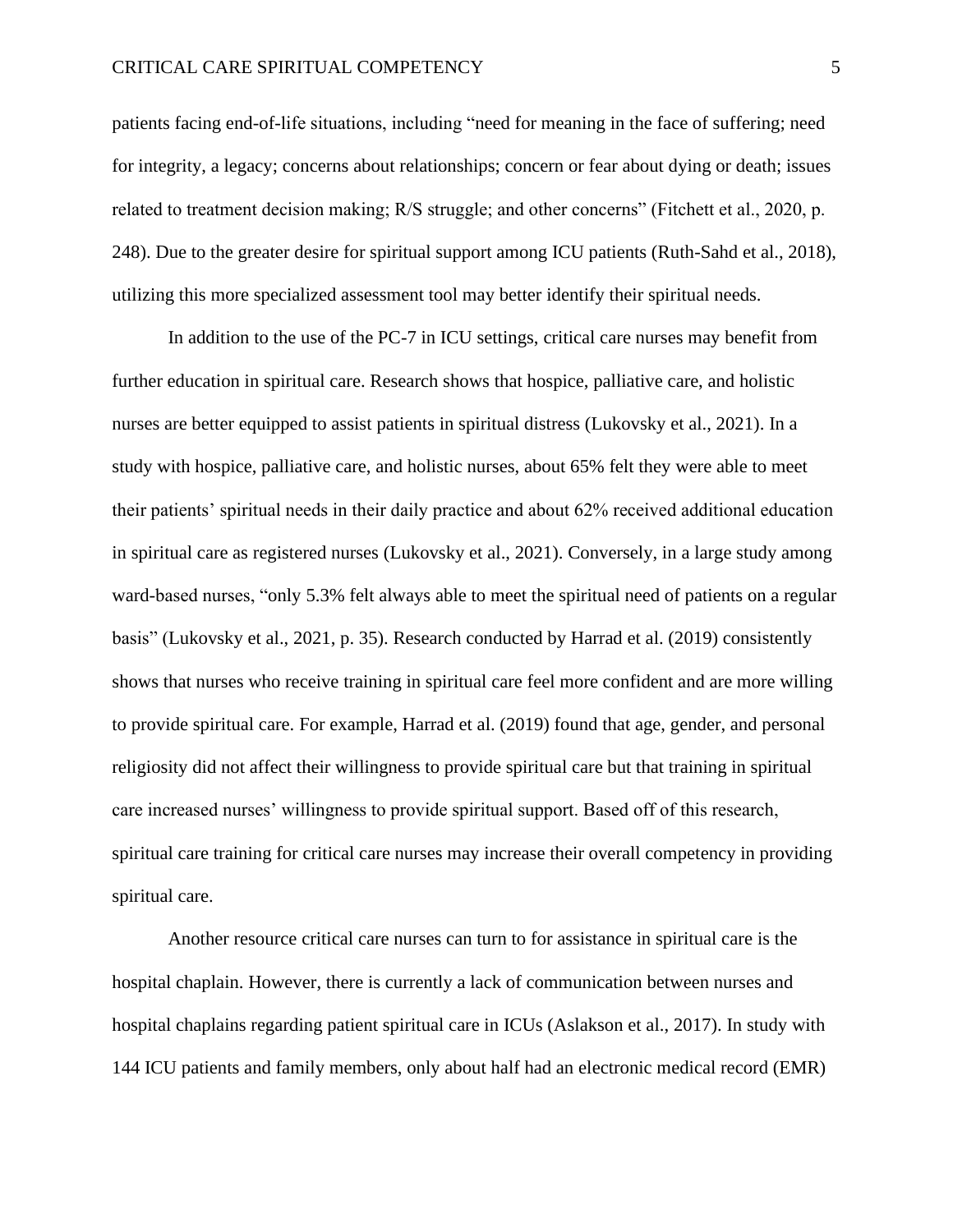note from the chaplain and the description of spiritual support provided was vague (Aslakson et al., 2017). This produced confusion on whether or not the patient received the spiritual help they needed (Aslakson et al., 2017). When chaplains or nurses provide spiritual care, "important elements to communicate would be to list any rituals done as well as to summarize the patient's and/or family's spiritual and emotional well-being" (Aslakson et al., 2017, p. 653). In palliative care units, spiritual care providers participate in rounds which results in better communication of spiritual care (Aslakson et al., 2017). In a study among hospice, palliative care, and holistic nurses, almost 96% recognized that they could refer patients to the chaplain if spiritual concerns were apparent (Lukovsky et al., 2021). Therefore, having chaplains in critical care units participate in rounds may result in more accurate communication of spiritual care. In addition to this, critical care nurses can communicate their patients' spiritual needs to the chaplain by performing a spiritual assessment upon admission (Ruth-Sahd et al., 2018). By increasing collaboration with hospital chaplains, critical care nurses can ensure spiritual needs are not neglected.

#### **Three Practice Recommendations**

Upon the completion of this literature review, the following three practice recommendations have been identified. The first practice recommendation is for critical care nurses to utilize the PC-7 assessment tool when performing spiritual assessments on their patients. Currently, many spiritual assessments are generalized so they can be used on any unit, something Fitchett et al. (2020) coin the ""one-size-fits-all" approach" (p. 249). The PC-7 assessment tool was designed by chaplains who work in palliative care settings in order to specifically "describe and quantify the key spiritual concerns of palliative care patients" (Fitchett et al., 2020, p. 248).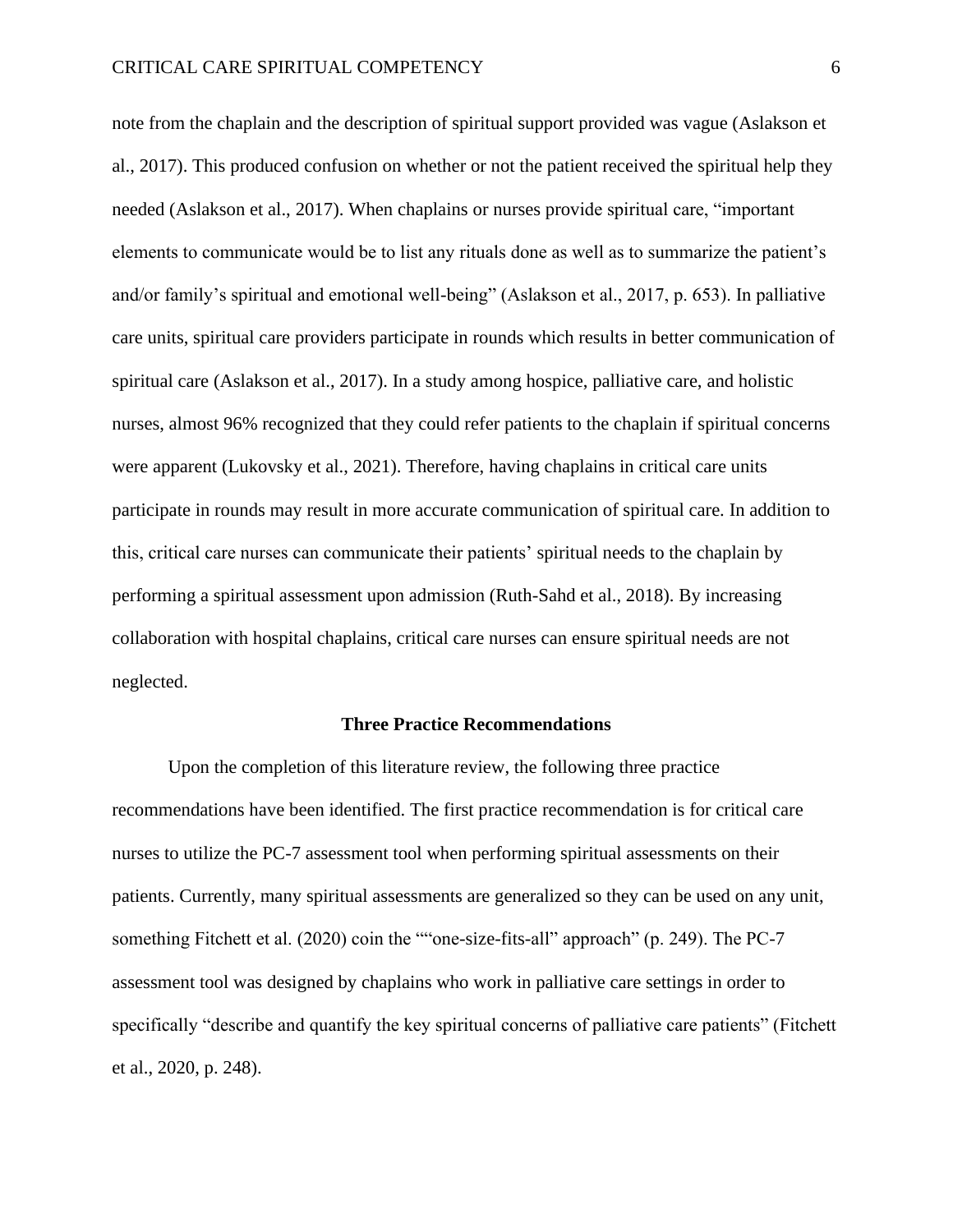The second practice recommendation is for critical care nurses to receive training on how to implement spiritual assessments. According to Harrad et al. (2019), research supports that nurses who receive training in spiritual care are more confident in performing spiritual assessments and care. Not only does training improve nurses' confidence in providing spiritual support, but it ultimately benefits patients' overall health. While patients with unmet spiritual needs may experience a decreased quality of life, depression, and lack of peace, those whose spiritual needs are addressed report satisfaction with their care (Harrad et al., 2019).

The last practice recommendation is for critical care nurses to collaborate with chaplains by performing spiritual assessments and communicating the results to provide better spiritual support to patients. Nurses are the first line of healthcare professionals to assess patients and can provide chaplains with important information regarding patients' spiritual needs when they use a screening tool (Ruth-Sahd et al., 2018). By performing a spiritual assessment upon admission and collaborating with the chaplains, nurses can provide optimal spiritual care to patients.

#### **Conclusion**

Tools are available to increase critical care nurses' competence in providing spiritual care to their patients. The PC-7 addresses the concerns of patients facing end-of-life situations and can help nurses identify specific areas of spiritual distress (Fitchett et al., 2020). According to many sources, providing professional education on spiritual care and assessment increases nurses' confidence in providing these aspects of care (Harrad et al., 2019; Lukovsky et al., 2021). Finally, research also shows that more detailed and intentional communication with hospital chaplains allows for patients' spiritual needs to be more adequately addressed (Ruth-Sahd et al., 2018). By equipping critical care nurses with the proper resources, this literature review suggests that their overall spiritual care competency will increase.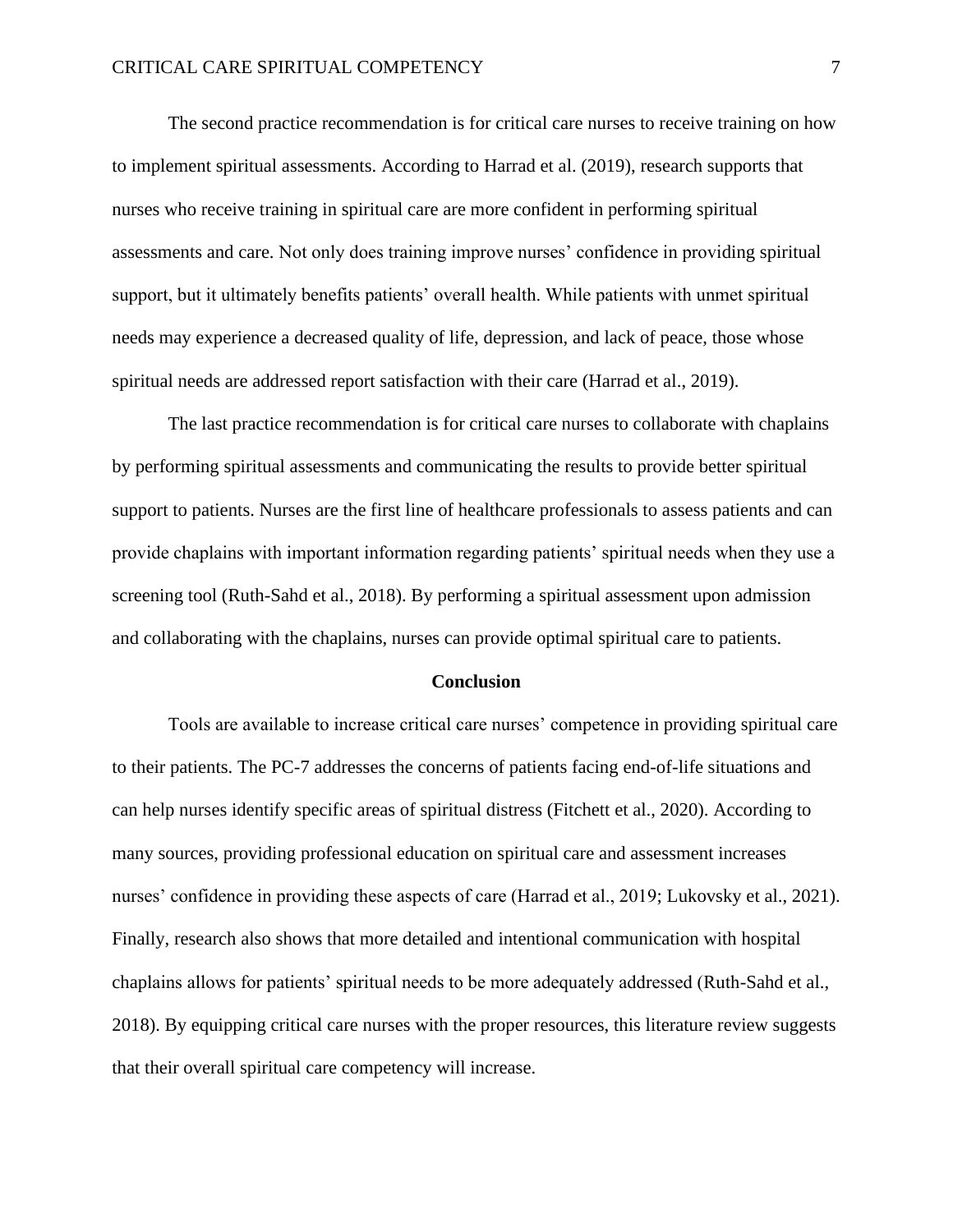#### **References**

- Aslakson, R. A., Kweku, J., Kinnison, M., Singh, S., & Crowe, T. Y. (2017). Operationalizing the measuring what matters spirituality quality metric in a population of hospitalized, critically ill patients and their family members. *Journal of Pain and Symptom Management*, *53*(3), 650-655. [https://doi.org/10.1016/j.jpainsymman.2016.12.323](https://doi-org.seu.idm.oclc.org/10.1016/j.jpainsymman.2016.12.323)
- Fitchett, G., Pierson, A. L., Hoffmeyer, C., Labuschagne, D., Lee, A., Levine, S., O'Mahony, S., Pugliese, K., & Waite, N. (2020). Development of the PC-7, a quantifiable assessment of spiritual concerns of patients receiving palliative care near the end of life. *Journal of Palliative Medicine*, *23*(2). <https://doi.org/10.1089/jpm.2019.0188>
- Green, A., Kim-Godwin, Y. S., & Jones, C. W. (2019). Perceptions of spiritual care education, competence, and barriers in providing spiritual care among registered nurses. *Journal of Holistic Nursing*, *38*(1), 41-51. https://doi.org/10.1177/0898010119885266
- Harrad, R., Chiara, C., Robert, K., & Francesco, S. (2019). Spiritual care in nursing: An overview of the measures used to assess spiritual care provision and related factors amongst nurses. *Acta Biomedica*, *90*(4), 44-55. https://doi.org[/10.23750/abm.v90i4-](https://dx.doi.org/10.23750%2Fabm.v90i4-S.8300) [S.8300](https://dx.doi.org/10.23750%2Fabm.v90i4-S.8300)
- Lukovsky, J., McGrath, E., Sun, C., Frankl, D., & Beauchesne, M. A. (2021). A survey of hospice and palliative care nurses' and holistic nurses' perceptions of spirituality and spiritual care. *Journal of Hospice & Palliative Nursing*, *23*(1), 28-37. <https://doi.org/10.1097/NJH.0000000000000711>
- Ruth-Sahd, L. A., Hauck, C. B., & Sahd-Brown, K. E. (2018). Collaborating with hospital chaplains to meet the spiritual needs of critical care patients. *Dimensions of Critical Care Nursing*, *37*(1), 18-25.<https://doi.org/10.1097/DCC.0000000000000279>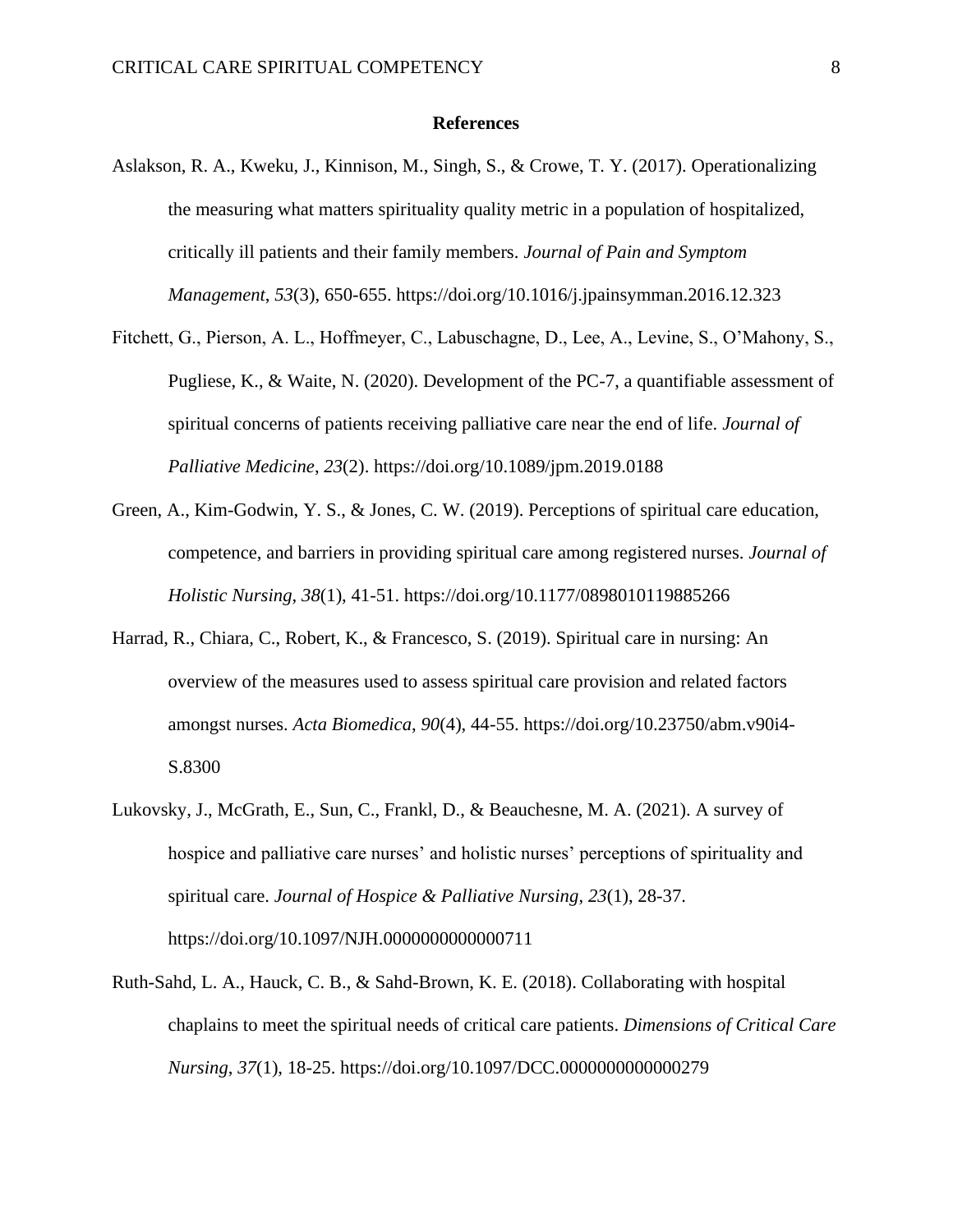The Joint Commission. (2021). *Spiritual beliefs and preferences - Evaluating a patient's spiritual needs*. [https://www.jointcommission.org/standards/standard-faqs/critical-access](https://www.jointcommission.org/standards/standard-faqs/critical-access-)hospital/provision-of-care-treatment-and-services-pc/000001669/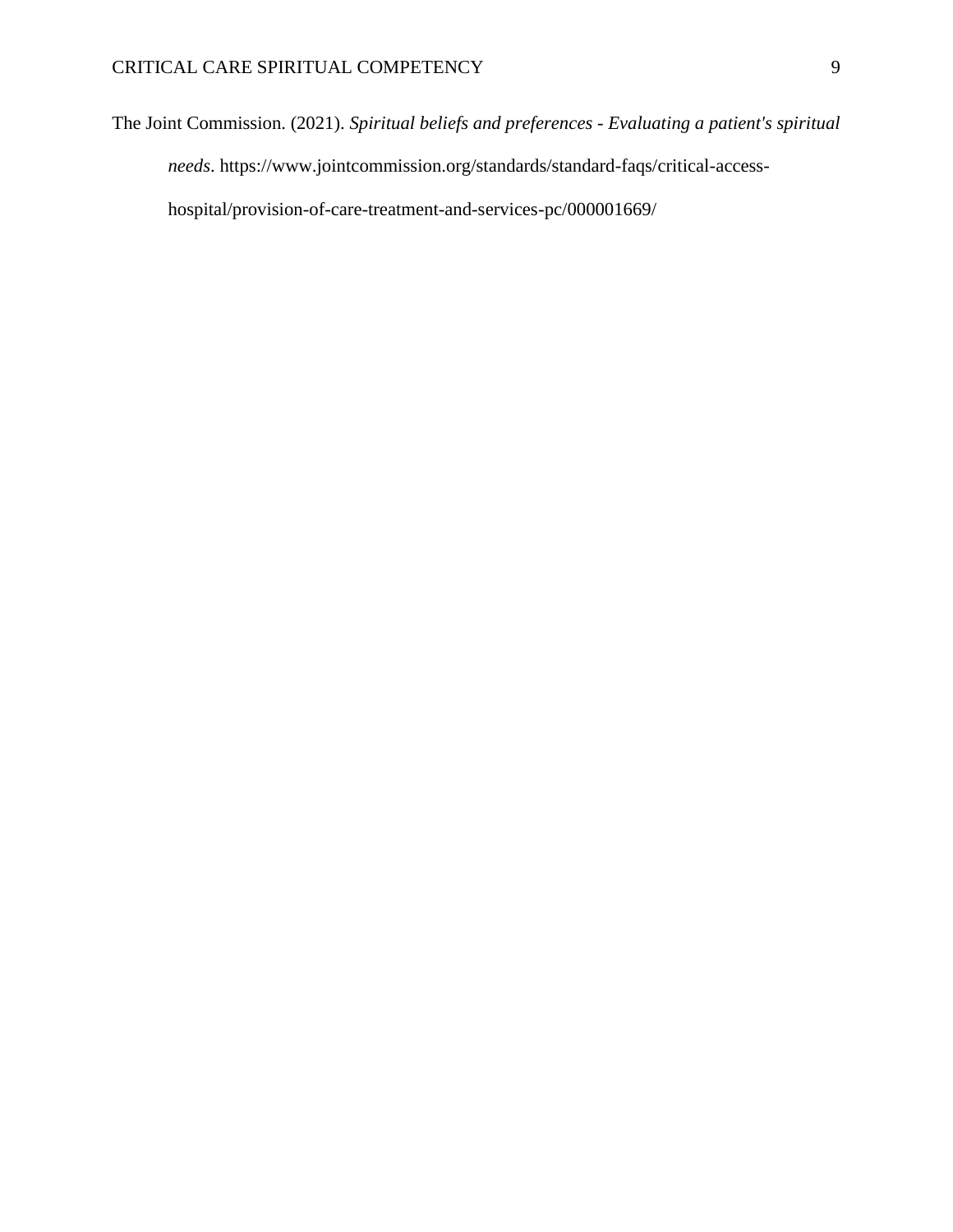### CRITICAL CARE SPIRITUAL COMPETENCY 10

Appendix A

Individual Evidence Summary

| Databases Used: Ovid,<br>EBSCOhost, NCBI, Google<br>Scholar |                     |      | Search Terms Used: spiritual care competency, critical<br>care nurses, PC-7, admission, spirituality |                              |                                                                                                                                                                 | Filters Used: Years 2017 through<br>2021                                                                                                                    |                              |
|-------------------------------------------------------------|---------------------|------|------------------------------------------------------------------------------------------------------|------------------------------|-----------------------------------------------------------------------------------------------------------------------------------------------------------------|-------------------------------------------------------------------------------------------------------------------------------------------------------------|------------------------------|
| Article #                                                   | <b>Author(s)</b>    | Year | <b>Evidence Type</b>                                                                                 | <b>Sample</b><br><b>Size</b> | <b>Results</b><br><b>Recommendations</b>                                                                                                                        | <b>Limitations</b>                                                                                                                                          | <b>Strength</b><br>& Quality |
|                                                             | Fitchett et al.     | 2020 | <b>Literature Review</b>                                                                             | N/A                          | 7 key concerns identified in<br>patients facing end of life<br>situations; Use PC-7 to<br>conduct a more<br>individualized spiritual<br>assessment              | Addresses needs of<br>patients near end of<br>life<br>Geared more towards<br>theistic patients<br>Lacks extensive<br>testing on reliability<br>and validity | 5/B                          |
| $\overline{2}$                                              | Ruth-Sahd et<br>al. | 2018 | <b>Literature Review</b>                                                                             | N/A                          | Collaboration with<br>chaplains can help critical<br>care nurses better care for<br>their patient's holistically;<br>Utilize admission spiritual<br>risk screen | Lack of personal<br>spiritual awareness in<br>critical care nurses                                                                                          | 5/B                          |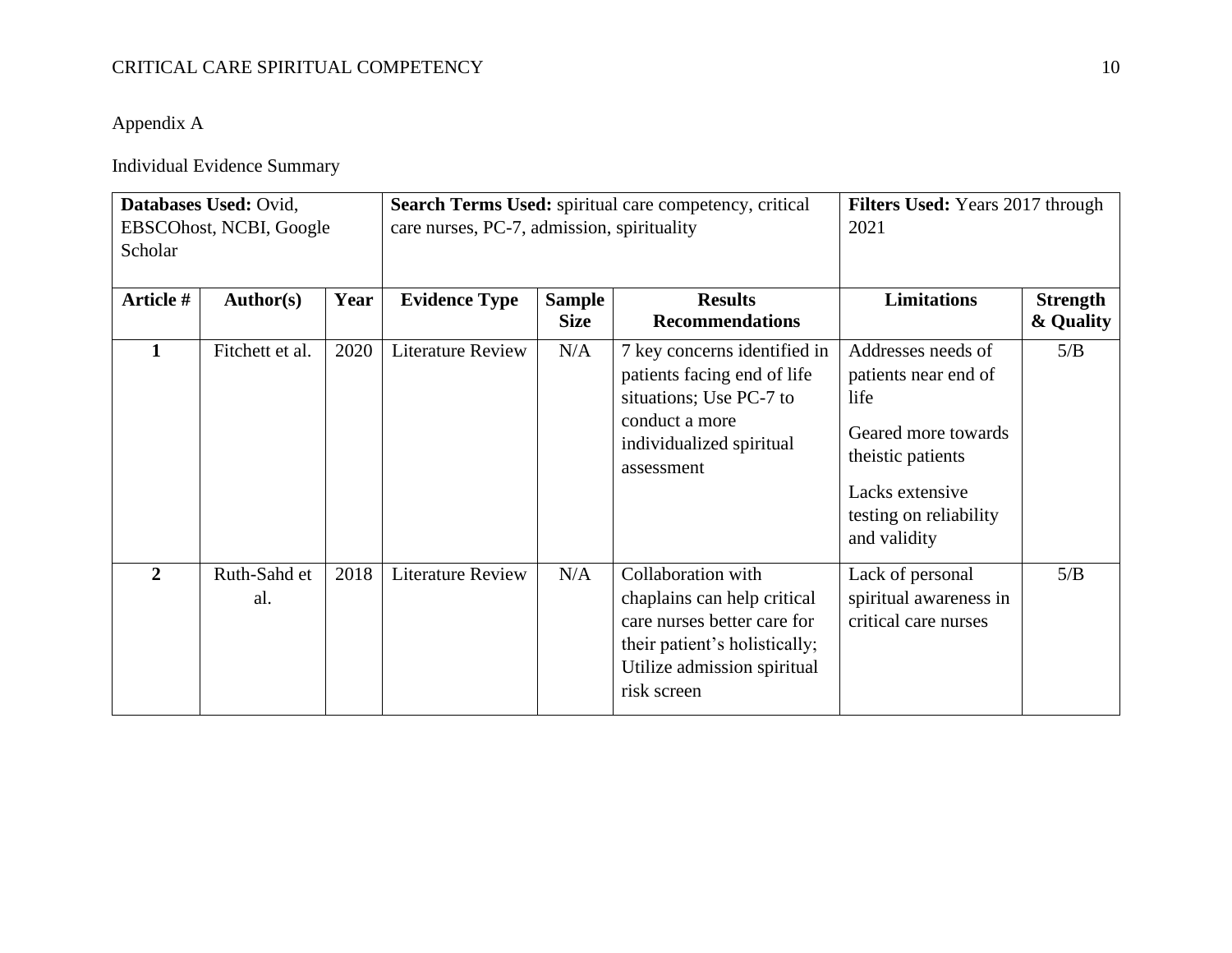| Article #               | <b>Author(s)</b>   | Year | <b>Evidence Type</b>              | <b>Sample</b><br><b>Size</b> | <b>Results</b><br><b>Recommendations</b>                                                                                                                                                                                   | <b>Limitations</b>                                                                                                                            | <b>Strength</b><br>& Quality |
|-------------------------|--------------------|------|-----------------------------------|------------------------------|----------------------------------------------------------------------------------------------------------------------------------------------------------------------------------------------------------------------------|-----------------------------------------------------------------------------------------------------------------------------------------------|------------------------------|
| $\overline{\mathbf{3}}$ | Aslakson et<br>al. | 2017 | Non-<br>Experimental<br>Study     | 144                          | Patients reported that<br>spirituality was important<br>to them but it was poorly<br>documented;<br>Communication with the<br>care team through the EMR<br>can help team members<br>collaborate to meet spiritual<br>needs | No patients in the<br>study had a palliative<br>care consultation note                                                                        | 3/A                          |
| $\overline{\mathbf{4}}$ | Lukovsky et<br>al. | 2021 | Exploratory,<br>Descriptive Study | 250                          | Nurses who are trained in<br>spiritual care feel well<br>prepared to provide it;<br>Include spiritual care in<br>nursing curriculum and<br>cultivate a culture where<br>spirituality is talked about                       | Data collected within<br>4 weeks<br>Could not collect data<br>on number of<br>members who met<br>criteria but did not<br>participate in study | 3/B                          |
| 5                       | Rachel et al.      | 2019 | <b>Literature Review</b>          | N/A                          | The majority of nurses are<br>willing to provide spiritual<br>support and those who have<br>received training in<br>spiritual care feel more<br>confident                                                                  | Only literature<br>concerning adults<br>was reviewed                                                                                          | 5/A                          |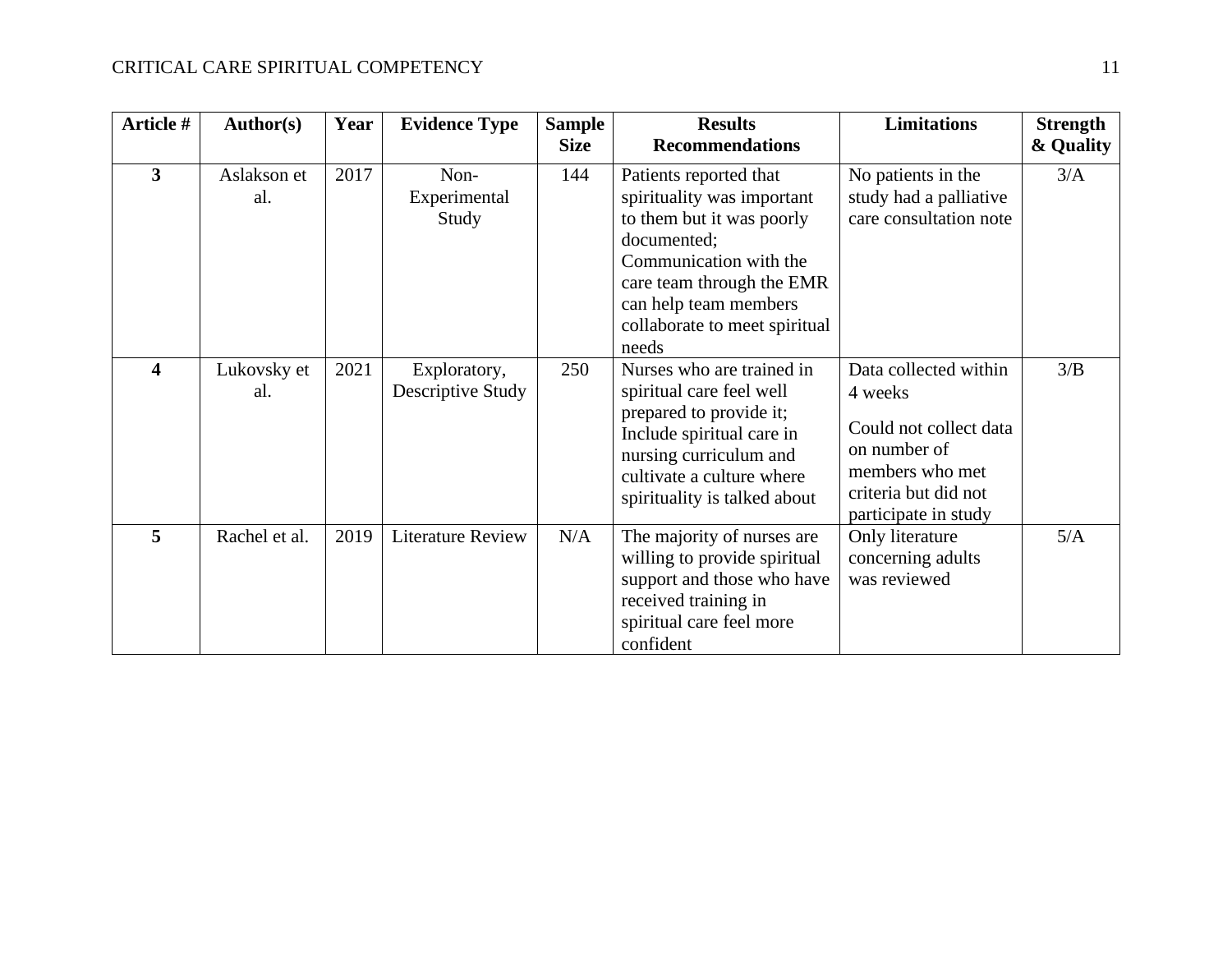| Article # | Author(s)               | Year | <b>Evidence Type</b>                       | <b>Sample</b><br><b>Size</b> | <b>Results</b><br><b>Recommendations</b>                                                                                                                                                               | <b>Limitations</b>                                                                                                                         | <b>Strength</b><br>& Quality |
|-----------|-------------------------|------|--------------------------------------------|------------------------------|--------------------------------------------------------------------------------------------------------------------------------------------------------------------------------------------------------|--------------------------------------------------------------------------------------------------------------------------------------------|------------------------------|
| 6         | Green et al.            | 2019 | Exploratory, Non-<br>Experimental<br>Study | 391                          | The majority of the nurses<br>in the study did not feel<br>prepared to provide<br>spiritual care to their<br>patients; Nurses who had<br>received training in<br>spiritual care felt more<br>confident | Sample group was<br>mostly Caucasian<br>females<br>Data on confidence in<br>providing spiritual<br>care was subjective                     | 3/B                          |
| 7         | The Joint<br>Commission | 2021 | <b>Clinical Practice</b><br>Guidelines     | N/A                          | Assessing patient<br>spirituality is important and<br>each organization should<br>implement their own<br>assessments                                                                                   | Lack of<br>standardization<br>among spiritual<br>assessments could<br>result in some<br>organizations<br>neglecting this aspect<br>of care | 4/B                          |

*Note: N/A = not applicable*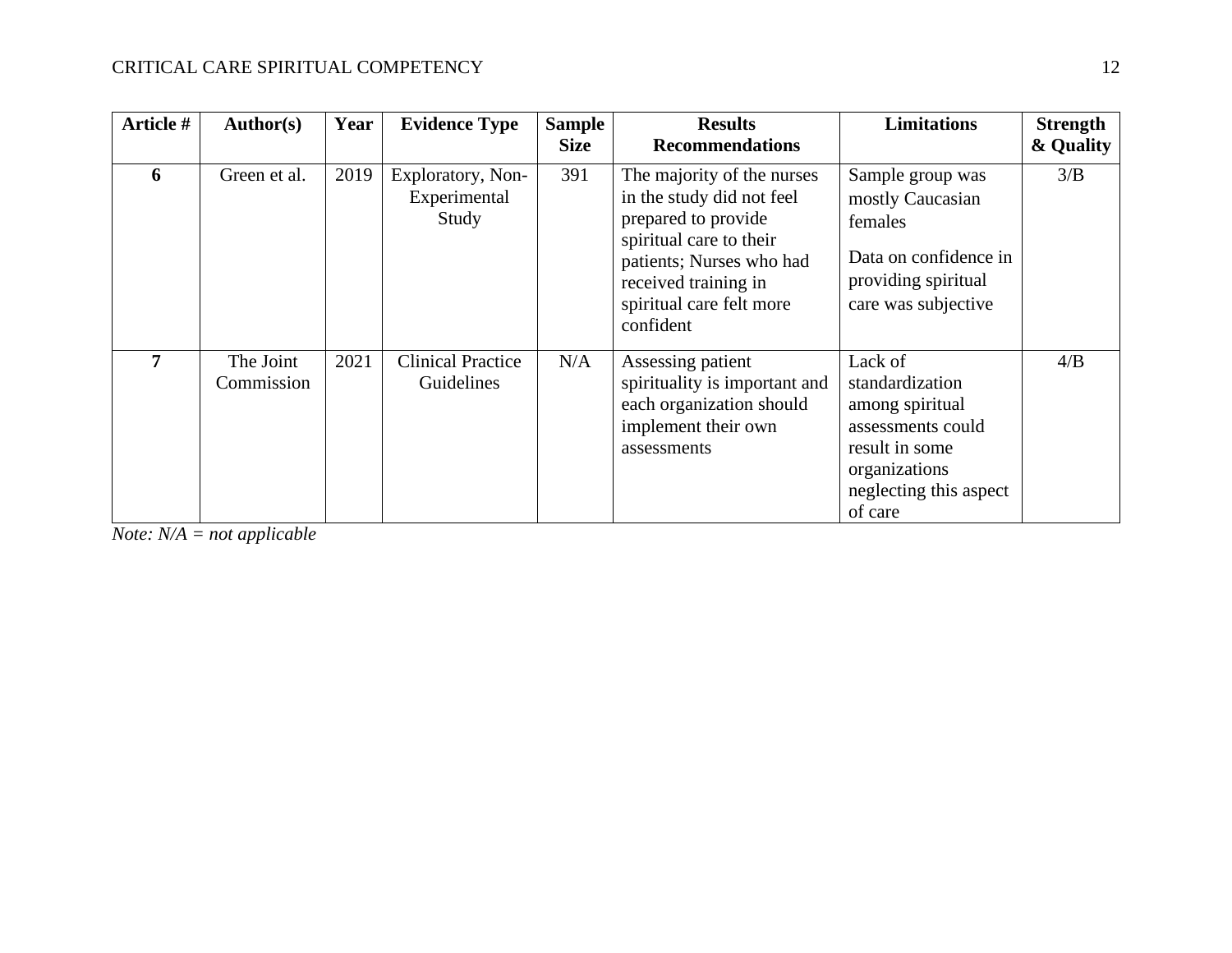### CRITICAL CARE SPIRITUAL COMPETENCY 13

## Appendix B

## Overall Evidence Summary

| Level of<br><b>Evidence</b> | # of Journal<br><b>Articles</b> | <b>Summary of Findings</b>                                                                                                                                                                                                                                                                                                                                                                                                                                                                                                                                                                                                                                                                                                                                                                                                                                                                                                                                                                                                                                                                                                                                                                                                                                                           | Overall<br><b>Quality</b> |
|-----------------------------|---------------------------------|--------------------------------------------------------------------------------------------------------------------------------------------------------------------------------------------------------------------------------------------------------------------------------------------------------------------------------------------------------------------------------------------------------------------------------------------------------------------------------------------------------------------------------------------------------------------------------------------------------------------------------------------------------------------------------------------------------------------------------------------------------------------------------------------------------------------------------------------------------------------------------------------------------------------------------------------------------------------------------------------------------------------------------------------------------------------------------------------------------------------------------------------------------------------------------------------------------------------------------------------------------------------------------------|---------------------------|
|                             | 0                               | N/A                                                                                                                                                                                                                                                                                                                                                                                                                                                                                                                                                                                                                                                                                                                                                                                                                                                                                                                                                                                                                                                                                                                                                                                                                                                                                  |                           |
| $\mathbf{I}$                | $\theta$                        | N/A                                                                                                                                                                                                                                                                                                                                                                                                                                                                                                                                                                                                                                                                                                                                                                                                                                                                                                                                                                                                                                                                                                                                                                                                                                                                                  |                           |
| III                         | $\overline{3}$                  | Spiritual screenings and discussions are not well documented in the EMR (Aslakson et al.,<br>2020). Approximately half of ICU patients in the study had a chaplain's note in the EMR but<br>did not document a spiritual discussion (Aslakson et al., 2017). In the study, 85% of the<br>patients considered spirituality important to them (Aslakson et al., 2017).<br>In a study among 250 palliative/hospice and holistic nurses, 91.63% felt they received<br>inadequate training in spiritual care (Lukovsky et al., 2021). Every single nurse in the study<br>admitted that they had encountered a patient with a spiritual need (Lukovsky et al., 2021).<br>The greatest barriers to discussing spiritual matters included lack of training, time, and<br>knowledge, and personal discomfort (Lukovsky et al., 2021).<br>In a study among 391 nurses pursing postlicensure degrees, 73.4% reported feeling<br>unprepared to provide spiritual care to patients (Green et al., 2019, p. 44). The nurses'<br>spiritual care competence was assessed using the Spiritual Care Competence 5-point scale<br>(Green et al., 2019). The nurses rated themselves lowest in the areas of improving spiritual<br>care and assessment and providing spiritual care (Green et al., 2019). | A & B                     |
| IV                          |                                 | The Joint Commission recognizes that it is important to care for patients' spiritual needs<br>(The Joint Commission, 2021). Each hospital can determine its own questions to be included<br>in spiritual assessments, however the Joint Commission provides a list of questions that are<br>applicable to ask.                                                                                                                                                                                                                                                                                                                                                                                                                                                                                                                                                                                                                                                                                                                                                                                                                                                                                                                                                                       | A                         |